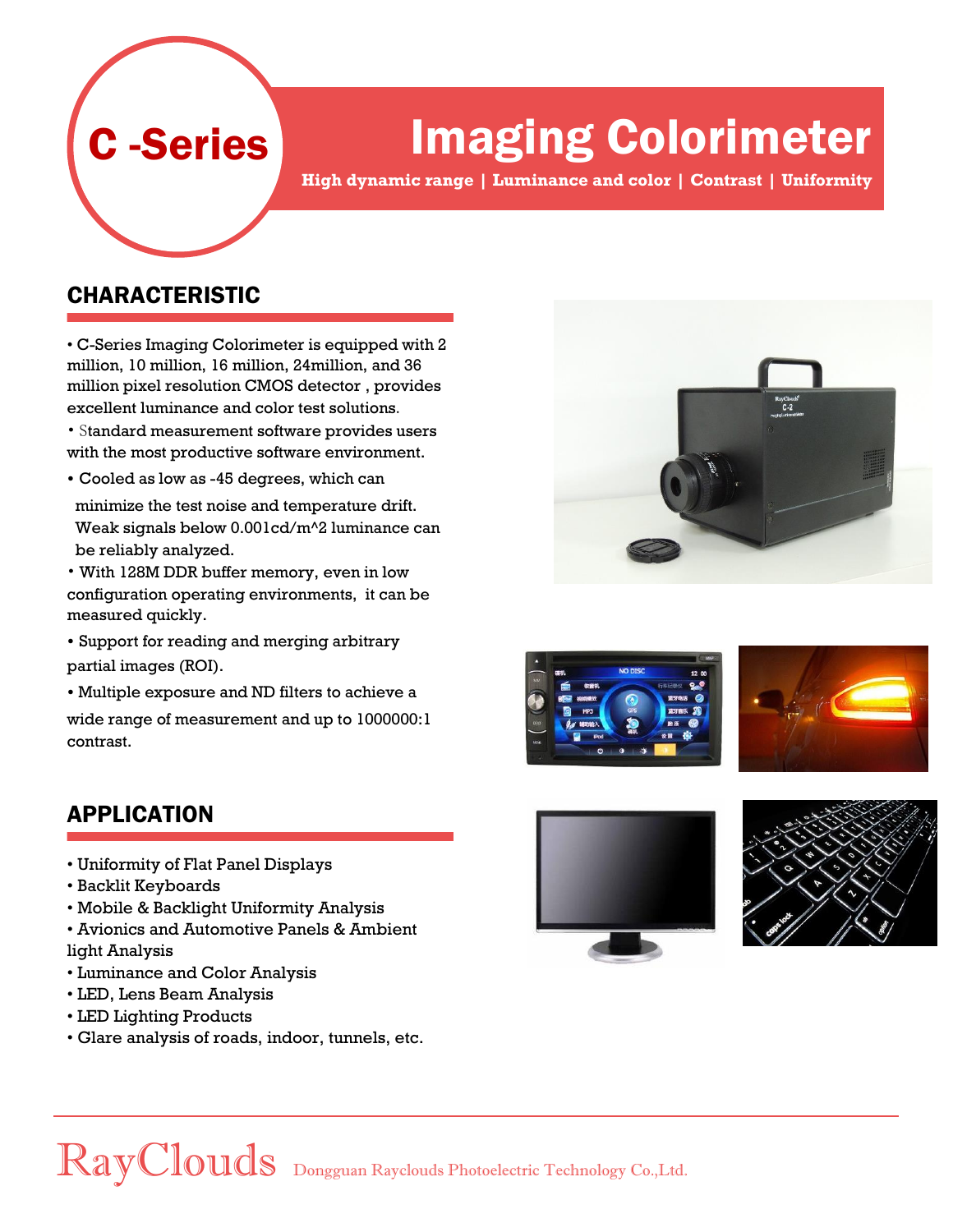

## Imaging Colorimeter

**High dynamic range | Luminance and color | Contrast | Uniformity**

### **SPECIFICATION**

| <b>Model</b>                | $C-2$                                               | $C-10$            | $C-16$                  | $C-24$              | $C-36$            |
|-----------------------------|-----------------------------------------------------|-------------------|-------------------------|---------------------|-------------------|
| Detector                    | 1/1.2"                                              | 4/3"              | 4/3"                    | APS-C               | <b>Full Size</b>  |
| <b>Total Pixel</b>          | 2.28million                                         | 11.20million      | 16.21million            | 24million           | 36.17million      |
| <b>Effective Pixels</b>     | 1920*1200                                           | 4100*2732         | 4634*3500               | 6000*4000           | 7338*4930         |
| <b>Pixel Size</b>           | $5.68 \mu m*5.68$                                   | $4.63 \mu m*4.63$ | $3.8 \mu m*3.8 \mu$     | $3.9 \mu m*3.9 \mu$ | $4.88 \mu m*4.88$ |
|                             | $\mu$ m                                             | $\mu$ m           | m                       | m                   | $\mu$ m           |
| Dynamic Range               | >1000000:1(Multiple exposure)                       |                   |                         |                     |                   |
| Cooled System               | Two stage TEC. (Typical -45 below Ambient)          |                   |                         |                     |                   |
| Pixel Depth                 | 16bits                                              |                   |                         |                     |                   |
| <b>Exposure Time</b>        | $16 \mu$ sec $\sim$ 60sec                           |                   |                         |                     |                   |
| <b>Measurement Function</b> | Luminance、CIE1931 & CIE1976、CCT、Dominant wavelength |                   |                         |                     |                   |
| Luminance                   | Measurement range                                   |                   | 0.0001 to 100,000cd/m^2 |                     |                   |
|                             | $Accuracy*1$                                        |                   | $\pm$ 3%                |                     |                   |
|                             | Repeatability( $\sigma$ ) <sup>*1</sup>             |                   | ±0.5%                   |                     |                   |
| Chromaticity                | For standard Illuminant $A^{\star 1}$               |                   | ± 0.002                 |                     |                   |
|                             | For LED light source <sup>*1</sup>                  |                   | ± 0.002                 |                     |                   |
|                             | For Standard LCD <sup>*1</sup>                      |                   | ± 0.002                 |                     |                   |
|                             | For uncorrected source* <sup>1</sup>                |                   | $\pm 0.01$              |                     |                   |
|                             | Repeatability $(\sigma)$ <sup>*1</sup>              |                   | $\pm 0.0003$            |                     |                   |
| Optional lens type          | 24mm, 28mm, 35mm, 50mm, 100mm F interface lens      |                   |                         |                     |                   |
| <b>Size</b>                 | 240*150*160mm (L*W*H)                               |                   |                         |                     |                   |
| Interface                   | LAN                                                 |                   |                         |                     |                   |
| Operating temperature       | 5 to $50^{\circ}$ C                                 |                   |                         |                     |                   |
| Input voltage               | AC adapter                                          |                   |                         |                     |                   |

\*Measurement of luminance and chrominance measurement in the RayClouds conditions (using 1000cd/m^2 standard light source, LED backlight, 6500K LCD display).

\*Specifications and appearance are subject to change without prior notice without prior notice.